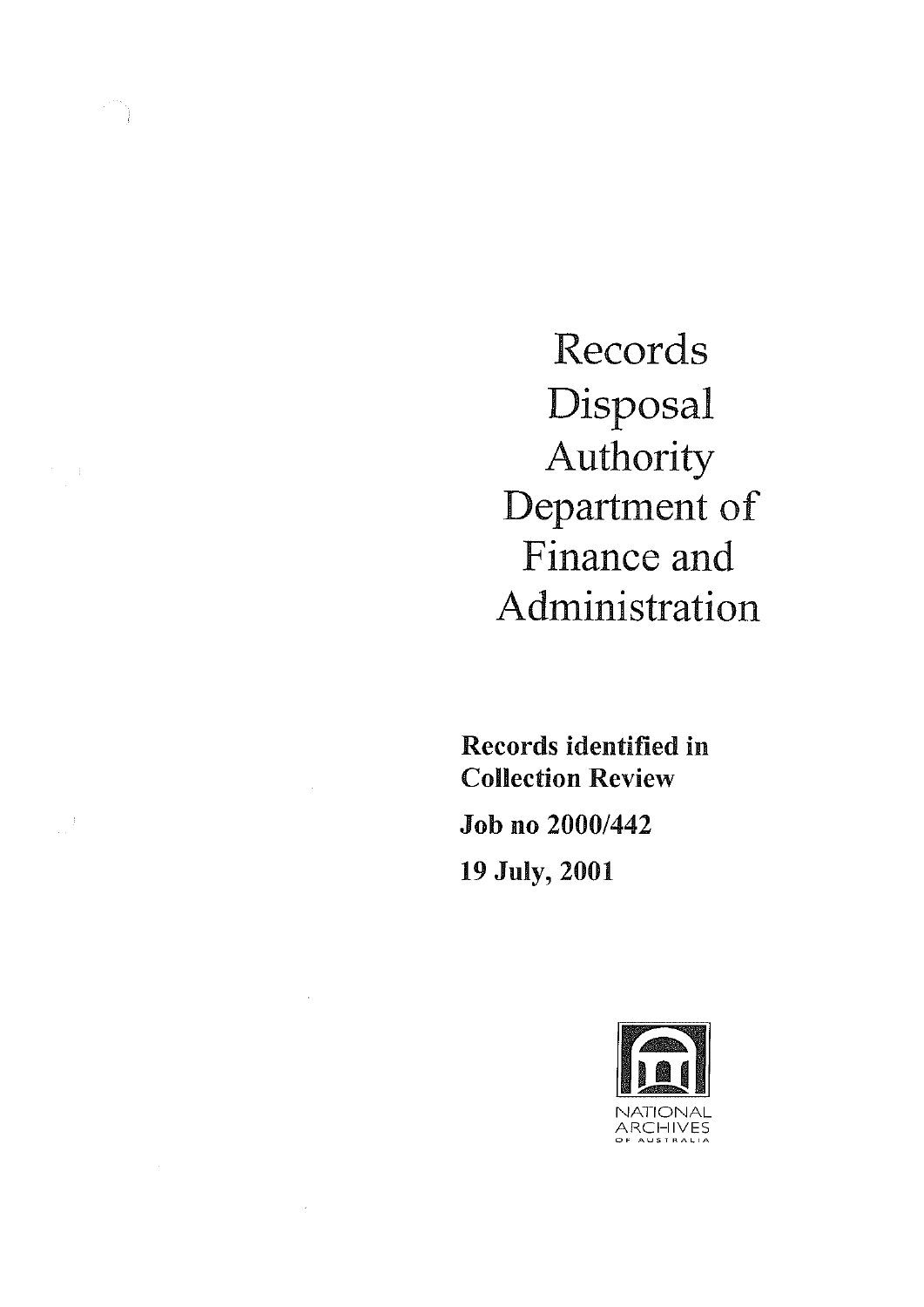© Commonwealth of Australia 2001

 $\hat{t}$ 

 $\frac{1}{\sqrt{2}}$ 

 $\bar{z}$ 

 $\overline{\phantom{a}}$ 

 $\mathbb{R}^2$ 

 $\sim$ 

This work is copyright. Apart from any use as permitted under the Copyright *Ac11968,* no part may be reproduced by any process without prior written permission from the National Archives of Australia. Requests and inquiries concerning reproduction and tights should be directed to the Publications Manager, National Archives of Australia, PO Box 7425, Canberra Mail Centre ACT 2610, Australia.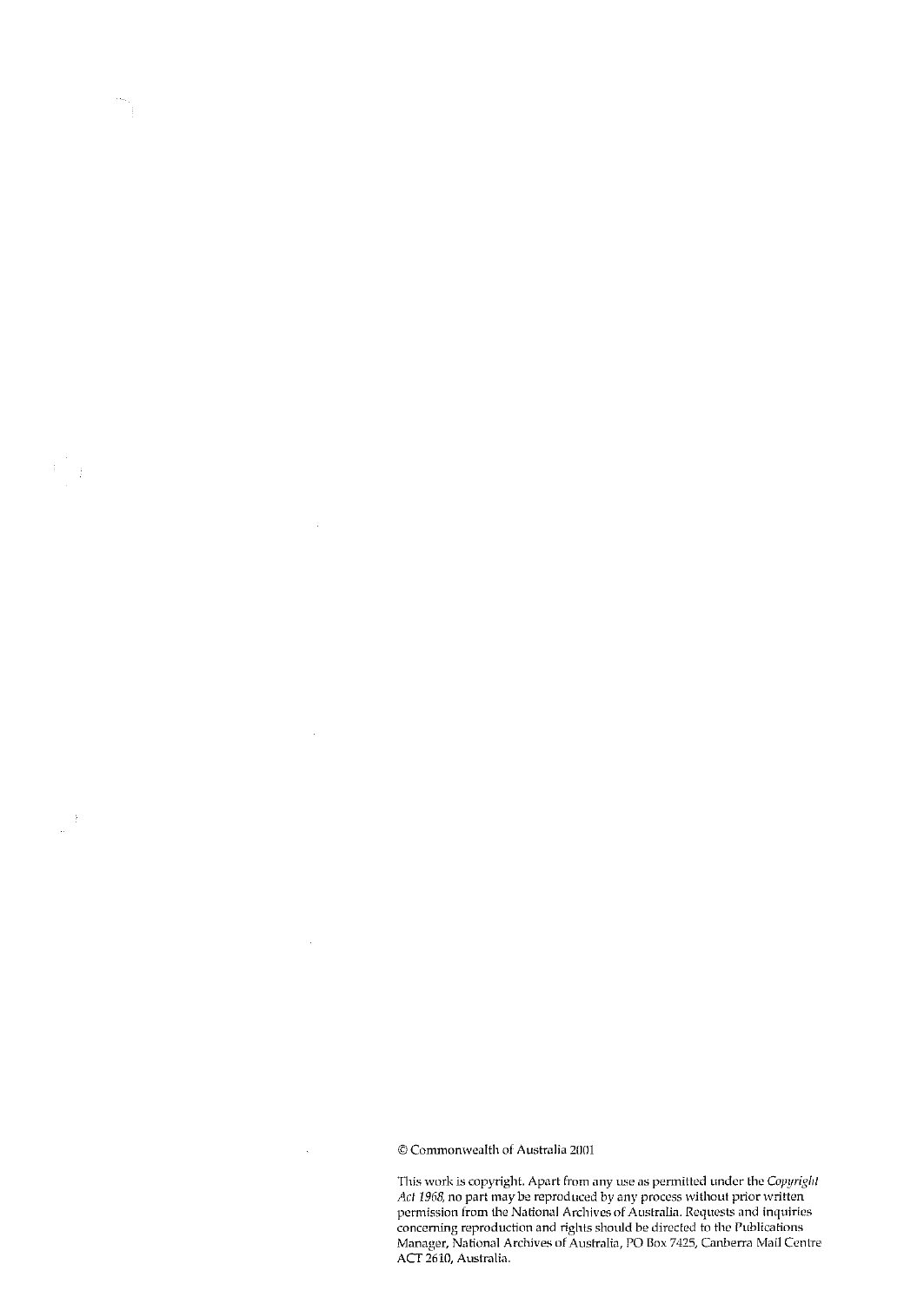# **CONTENTS**

 $\frac{1}{\sqrt{2}}\frac{d\phi}{d\phi} = \frac{1}{2}\frac{d\phi}{d\phi}$ 

 $\frac{1}{\sqrt{2}}$ 

| <b>INTRODUCTION</b>                                    | 5 |
|--------------------------------------------------------|---|
|                                                        |   |
| Appraisal of Records in the National Archives' Custody | 5 |
| Disposal Authorisation                                 | 5 |
| Purpose of this Authority                              | 5 |
| Using this Authority                                   | 5 |
| Amendment of this Authority                            | 6 |
| <b>AUTHORISATION</b>                                   |   |
| <b>CLASSES</b>                                         | 9 |

 $\bar{z}$ 

 $\ddot{\phantom{a}}$ 

 $\bar{\mathcal{A}}$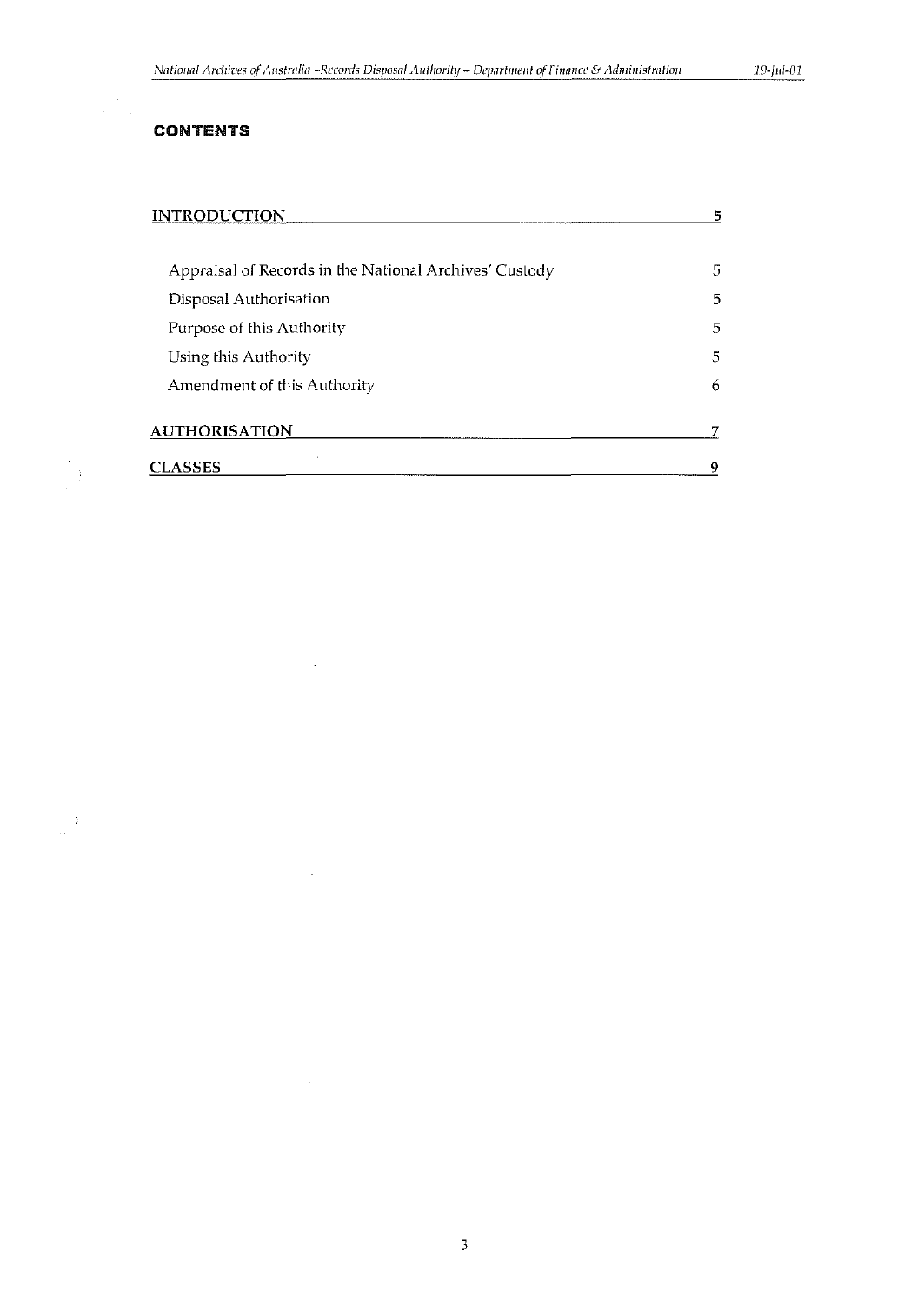$\frac{1}{2}$  ,  $\frac{1}{2}$ 

 $\frac{1}{\sqrt{2}}\left(\frac{1}{\sqrt{2}}\right)$ 

 $\frac{1}{\sqrt{2}}$ 

 $\hat{\mathcal{A}}$ 

 $\hat{\mathcal{A}}$ 

 $\sim$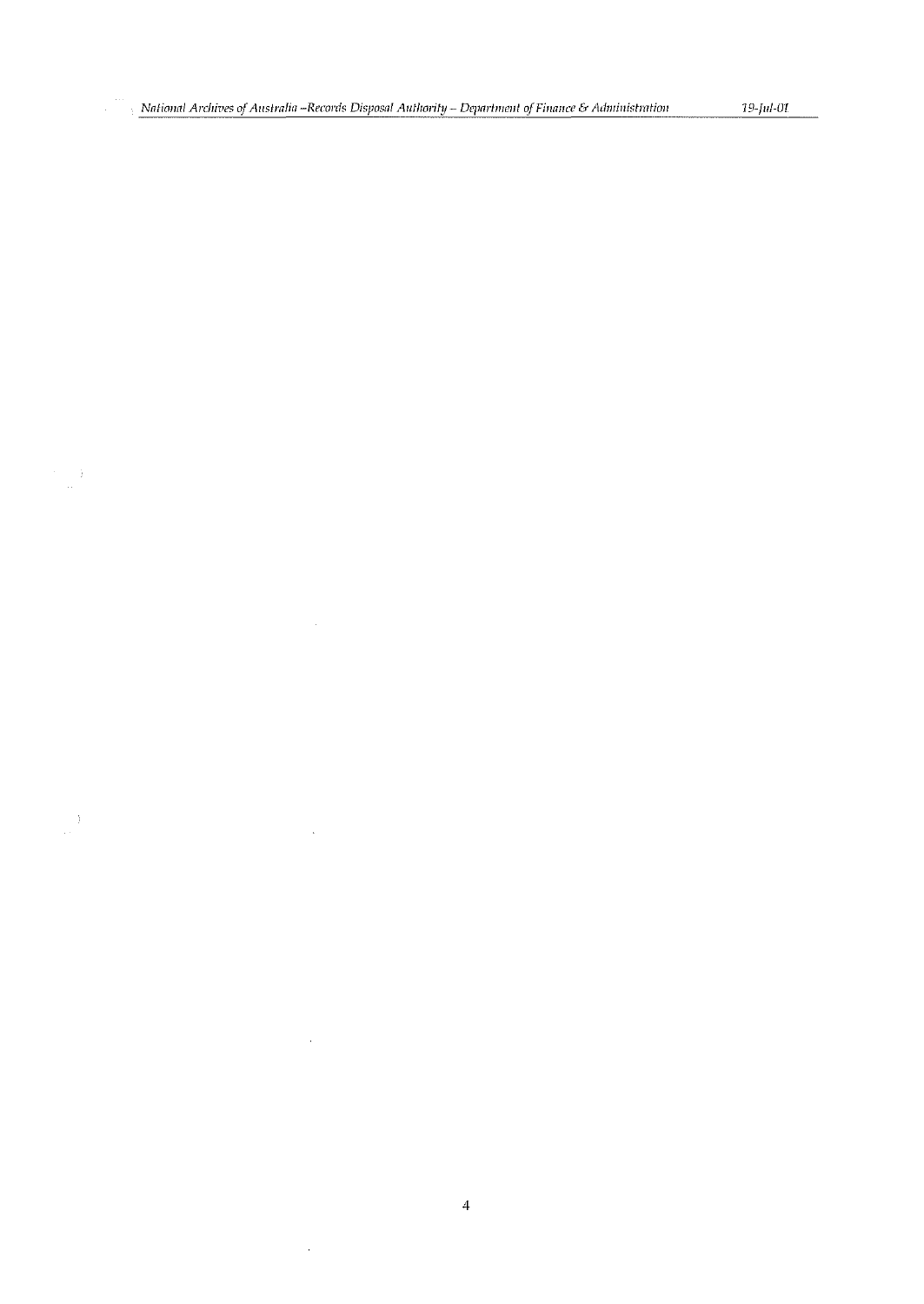# INTRODUCTION

## Appraisal of records in the National Archives' custody

The process used to appraise the Commonwealth records that are in the custody of the National Archives is based on the methodology for Designing and Implementing Recordkeeping Systems (DIRKS) outlined in the Australian Standard AS4390-1996, *Records Management,* Part 1: General, Clause 1.3, and expanded in the DIRKS Manual.

The DIRKS methodology has been adapted to take into account a number of factors that are relevant in reviewing the status of a body of records that have been created some time before the appraisal takes place. Such records will usually represent only a small sample of the total records created by the organisation and there may not always be sufficient information available to provide a thorough understanding of the context in which the records were created.

Although the focus of the appraisals are initially on the records in Archives' custody, if other relevant records are also identified in agency custody at the time, they are also included in the scope of the appraisal.

Once the functional context has been ascertained, the National Archives determines those records that it considers need to be retained as national archives in accordance with the appraisal objectives identified in the National Archives' publication, *Why Records are Kept: Directions* in *Appraisal.*  Stakeholder interests are also investigated to establish if there is a continuing need for the records or whether they can be destroyed. This disposal authority is produced as a result of this analysis and investigation.

#### **Disposal authorisation**

Section 24 of the *Archives Act* 1983 provides that records are not to be disposed of without the consent of the Archives unless the action of disposal is positively required by law, or takes place in accordance with a normal administrative practice of which the Archives does not disapprove. Advice on the provisions of the Archives Act can be obtained from any National Archives office.

#### Purpose of this authority

This authority authorises the destruction or other disposal of Commonwealth records as required by the Archives Act and may also contain descriptions of records to be retained as national archives.

It should be used in conjunction with the Administrative Functions Disposal Authority issued by the National Archives to cover housekeeping and other administrative records common to most Commonwealth agencies.

#### Using this authority

This authority covers records controlled by the agency and applies only to the records or classes of records described in the authority, whether they are in the Archives' or agency custody, provided that the records are within the scope of the original appraisal. If similar records are found after the appraisal has been completed, care should be taken in ascertaining whether this authority is appropriate to use for those records.

There are minimum retention periods set down in this authority. The agency may extend the retention period if it considers that there is an administrative need to do so. Records already sentenced as 'retain permanently' using previous Records Disposal Authorities (RDAs) that are covered by this authority should now be re-sentenced using this authority.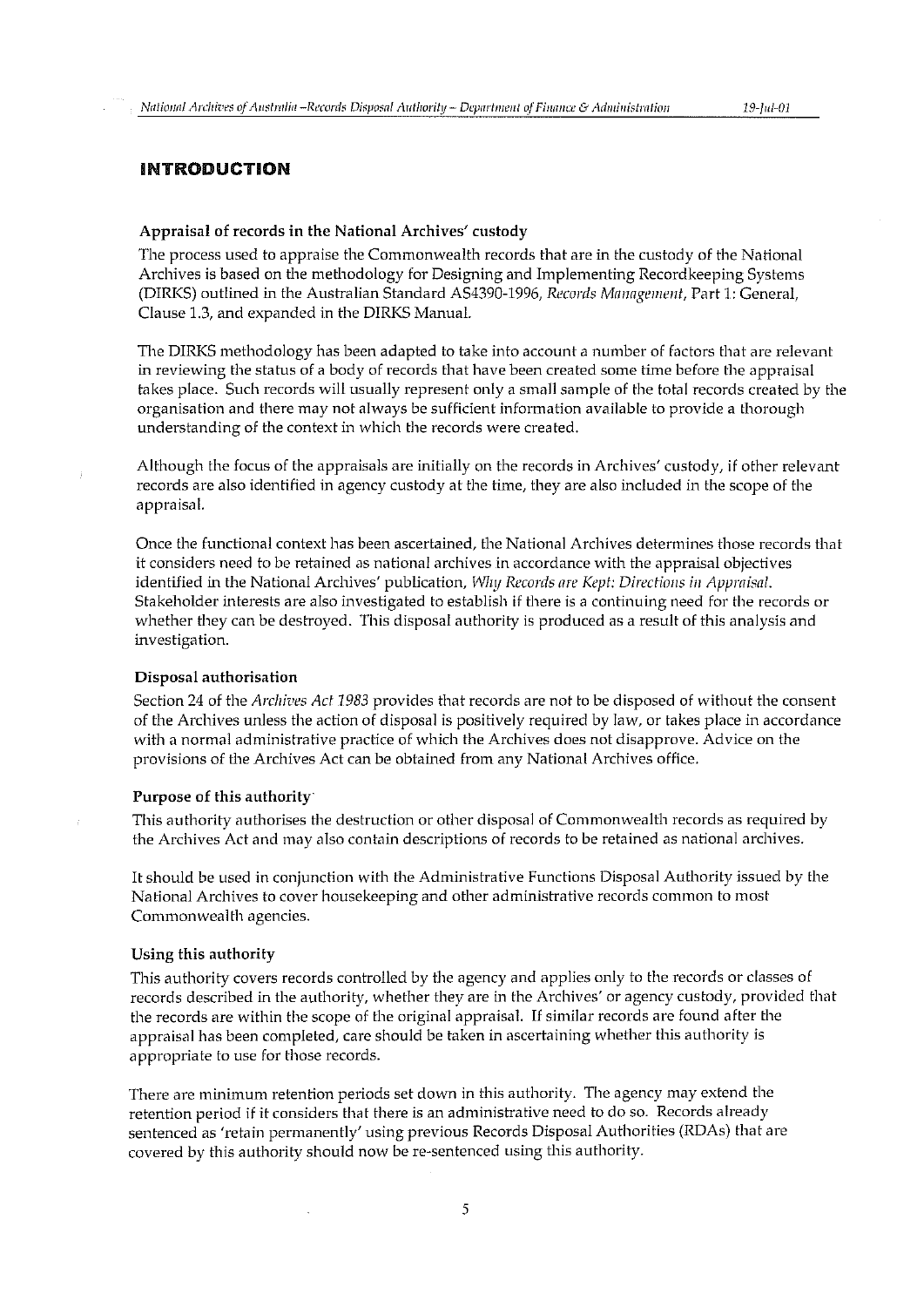From time to time the National Archives places 'freezes' on the disposal of some groups of records, which places a moratorium on the destruction of these records. If you require further information about disposal freezes and whether they affect this Records Disposal Authority, please contact the **National Archives at recordkeeping@naa.gov.au** 

#### Amendment of this authority

All amendments or variations to the classes in this authority must be approved by the National Archives of Australia. Officers using this authority should discuss any problems in application with the agency Records Manager.

#### CONTACT INFORMATION

 $\chi \sim 1$ 

### 1. For changes to this RDA contact the Canberra Office of the National Archives of Australia:

Queen Victoria Terrace Tel: (02) 6212 3610 Parkes ACT 2600 PO Box 7425 **Email:** recordkeeping@naa.gov.au **Canberra Mail Centre**  ACT 2610 **Website: www.naa.gov.au** 

2. For sentencing advice contact your local office of the National Archives. The address and phone number of your local office can be found at the National Archives web-site address above.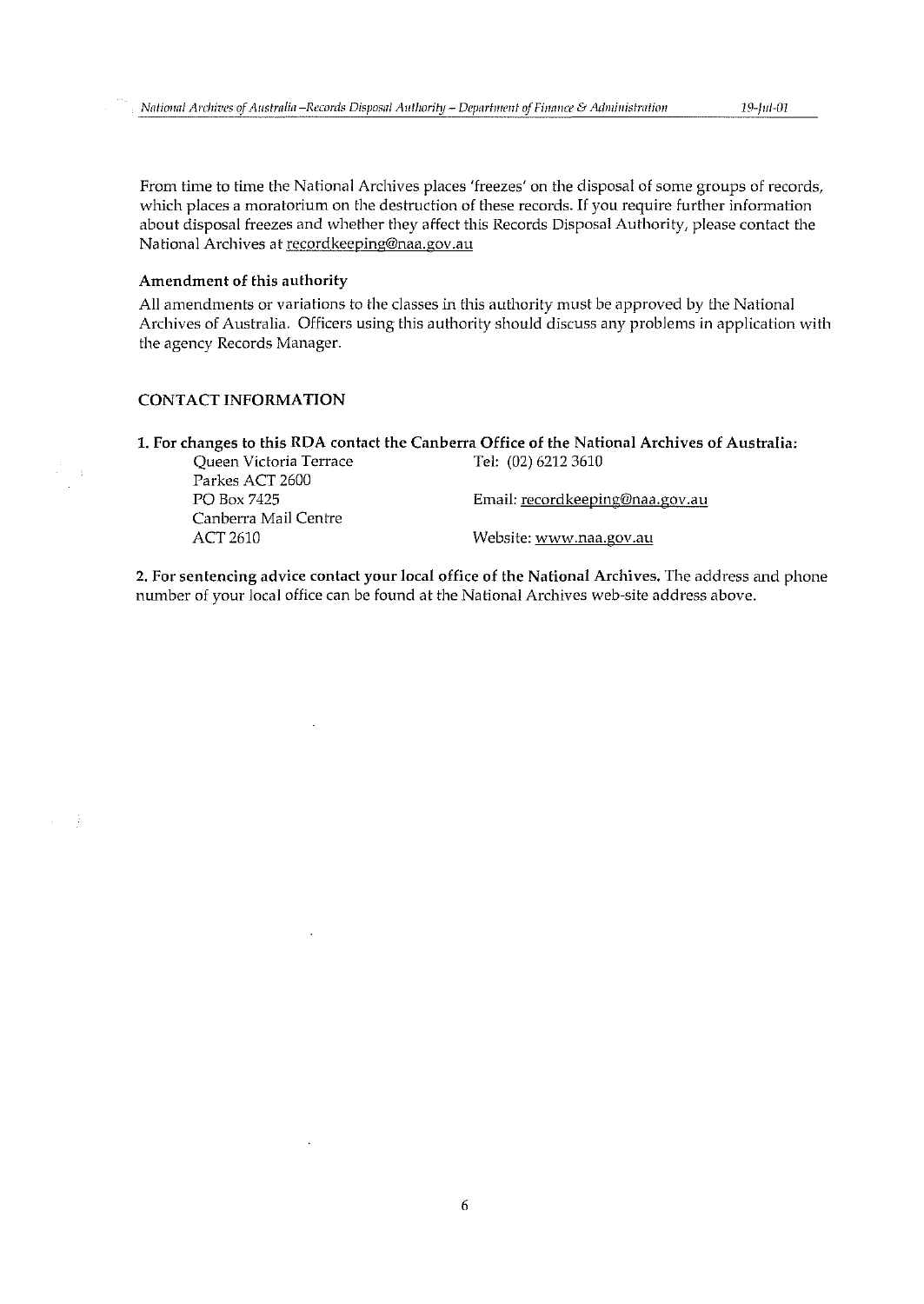# RDA Job No 2000/442

# **AUTHORISATION** RECORDS DISPOSAL AUTHORITY

| Person to whom notice of<br>authorisation is given: |                                 | The Secretary,<br>Department of Finance and<br>Administration<br>King Edward Terrace,<br>Parkes ACT |  |
|-----------------------------------------------------|---------------------------------|-----------------------------------------------------------------------------------------------------|--|
| <b>Purpose:</b>                                     | THE ARCHIVES ACT 1983           | AUTHORISES ARRANGEMENTS FOR THE DISPOSAL OF<br>RECORDS IN ACCORDANCE WITH SECTION 24(2)(b) OF       |  |
| <b>Application:</b>                                 | Industry Assistance Act 1954-75 | Records relating to the administration of the Gold-Mining                                           |  |

This authorisation applies to only the disposal of the records described on the authority in accordance with the disposal action specified on the authority. The authority will apply only if disposal takes place with the consent of the agency that is responsible at the time of disposal for the functions documented in the records concerned.

<u> 1999 - Johann Johnson (d. 19</u>

Authorising Officer, National Archives of Australia

<u>Serge mana</u>

y Teable Teed

Rodney Teakle, A/g Director, Recordkeeping Implementation Date of Issue 19 July, 2001

Date of Amendment

**Expiry Date**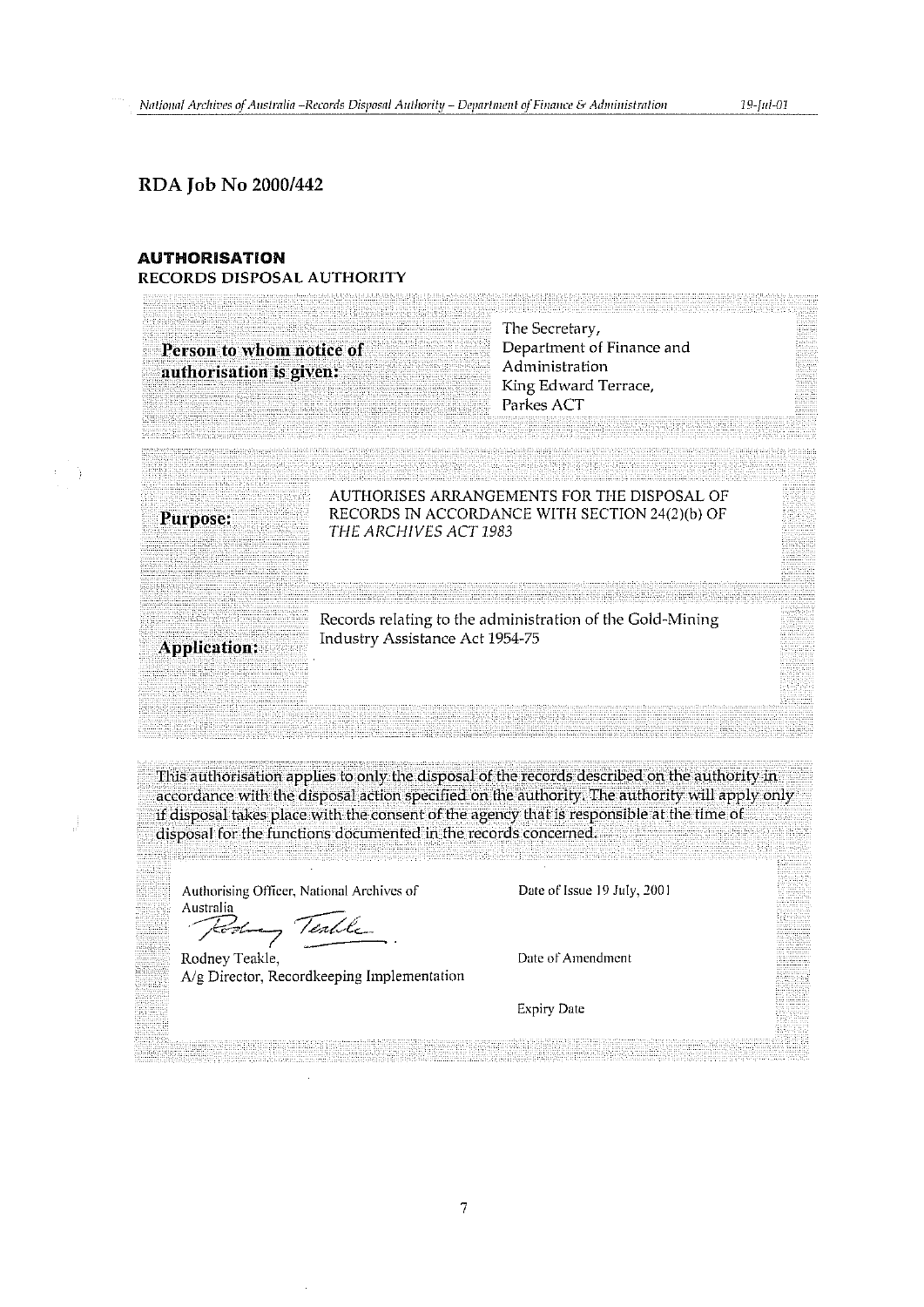$\sim 10^{-10}$ 

 $\sim$ 

 $\Delta \sim 1$ 

 $\mathcal{A}^{\pm}$ 

 $\bar{8}$ 

 $\sim 10^{-1}$ 

 $\frac{1}{2} \left( \frac{1}{2} \right)^{2} \left( \frac{1}{2} \right)^{2}$ 

 $\frac{1}{\alpha}$